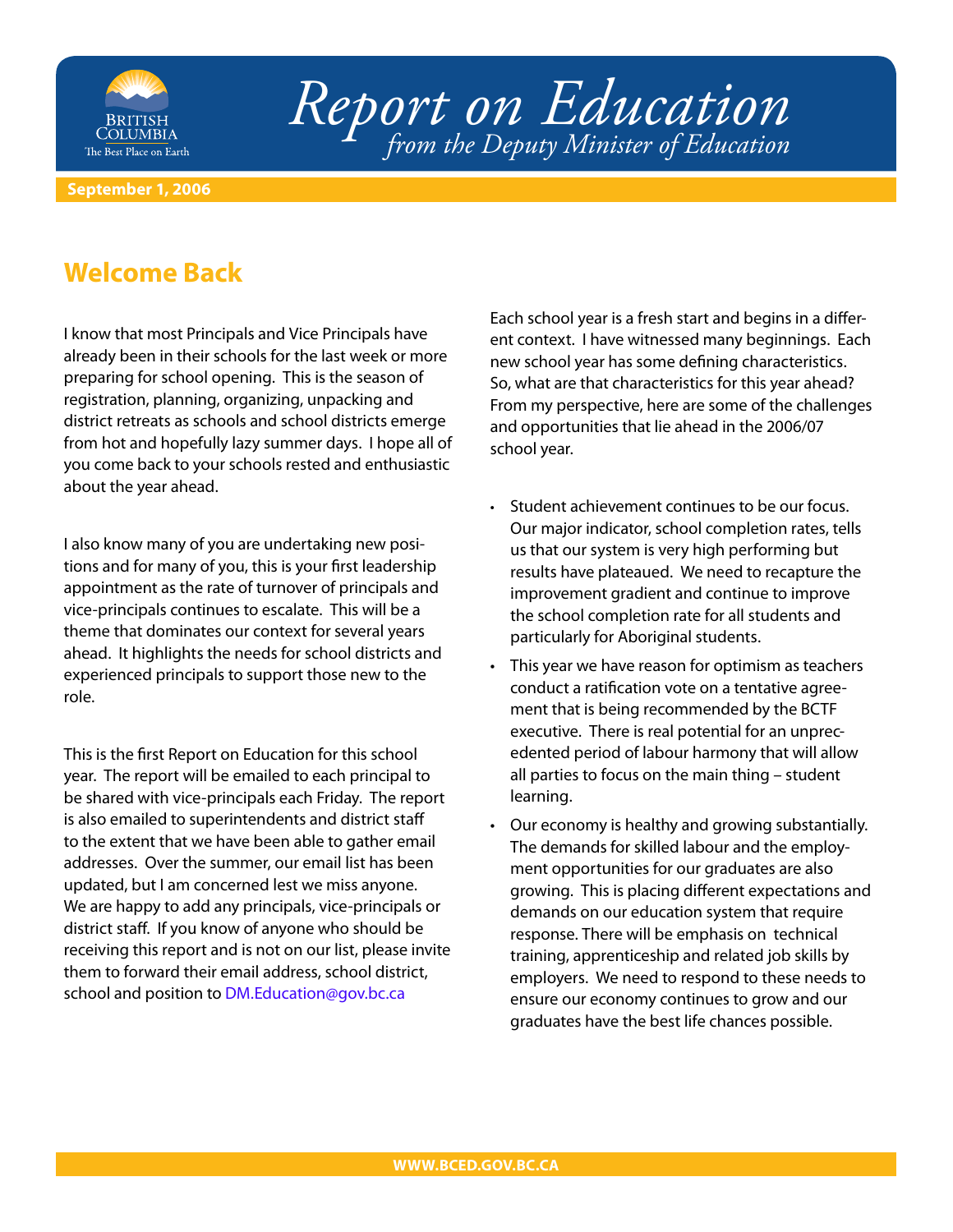- Competition for resources in public funding remains high and grows as rising health care costs continue to put pressure on public spending. Funding for the K-12 system has been protected and improved despite falling enrolment. There will continue to be pressure to keep the focus on learning and make the best use possible of resources for this purpose.
- The changing demographic in British Columbia is shining a light on the value of our school-age youth. Only a few years ago, graduates from high school and university were struggling to find employment. We saw a generation of youth disillusioned and losing hope that they could achieve what their parents had achieved. Now, with numerous retirements in almost every employment sector, youth have tremendous opportunities as our economy demands their full and immediate participation in challenging careers. Your schools provide the keys to the doors of those opportunities.

There are characteristics of the year ahead that I am sure come to your minds – some specific to your school or community. I know there will be many chances to interact through the course of this school year as we pursue improving student achievement together. I wish you a successful and rewarding school year.

## **Interactive Innovations Lives On**

Interactive Innovations was a breakthrough event. The conference held last May 25 and 26 was the first of its kind and scope in the world. Technology connected five distant conference sites to provide a smorgasbord of learning opportunities addressing the conference themes – Literacy, Early Learning, Secondary Learners, Shared Leadership and Equitable Futures. Conference

participants could not say enough about the impact of the presenters and these themes on their personal professional learning.

Now this great resource of professional learning has been archived and formatted for ongoing use in schools and school districts. Three formats of presentation have been made available using the original material from the conference including actual keynote addresses by renowned presenters. One format is appropriate for use at a full-day non-instructional day program. It includes keynote addresses, presentations by concurrent presenters, a facilitator's guide, graphic organizers to assist with processing information and focus questions to guide active learning. Other print materials are also available.

The second package is more appropriate for use in a series of seminars that might provide a staff meeting or department meeting series in a school. Again facilitator guides, focus questions and graphic organizers are used.

Parent packages are also available in full-day format, study group series or stand alone 30-minute programs. These are appropriate for use with Parent Advisory Committees and/or District Parent Advisory Committees as well as other groups of parents or communities.

All of these resources have been developed under the watchful eye of Audrey Hobbs-Johnson, conference coordinator. Yrsa Jensen, Director of Instruction, School District 36 (Surrey), was central in putting the materials together and was ably assisted by Surrey Literacy Helping teacher, Leah Christensen and Surrey Vice Principal, Laura Gills. This is truly a quality resource for professional learning and deserves a close look.